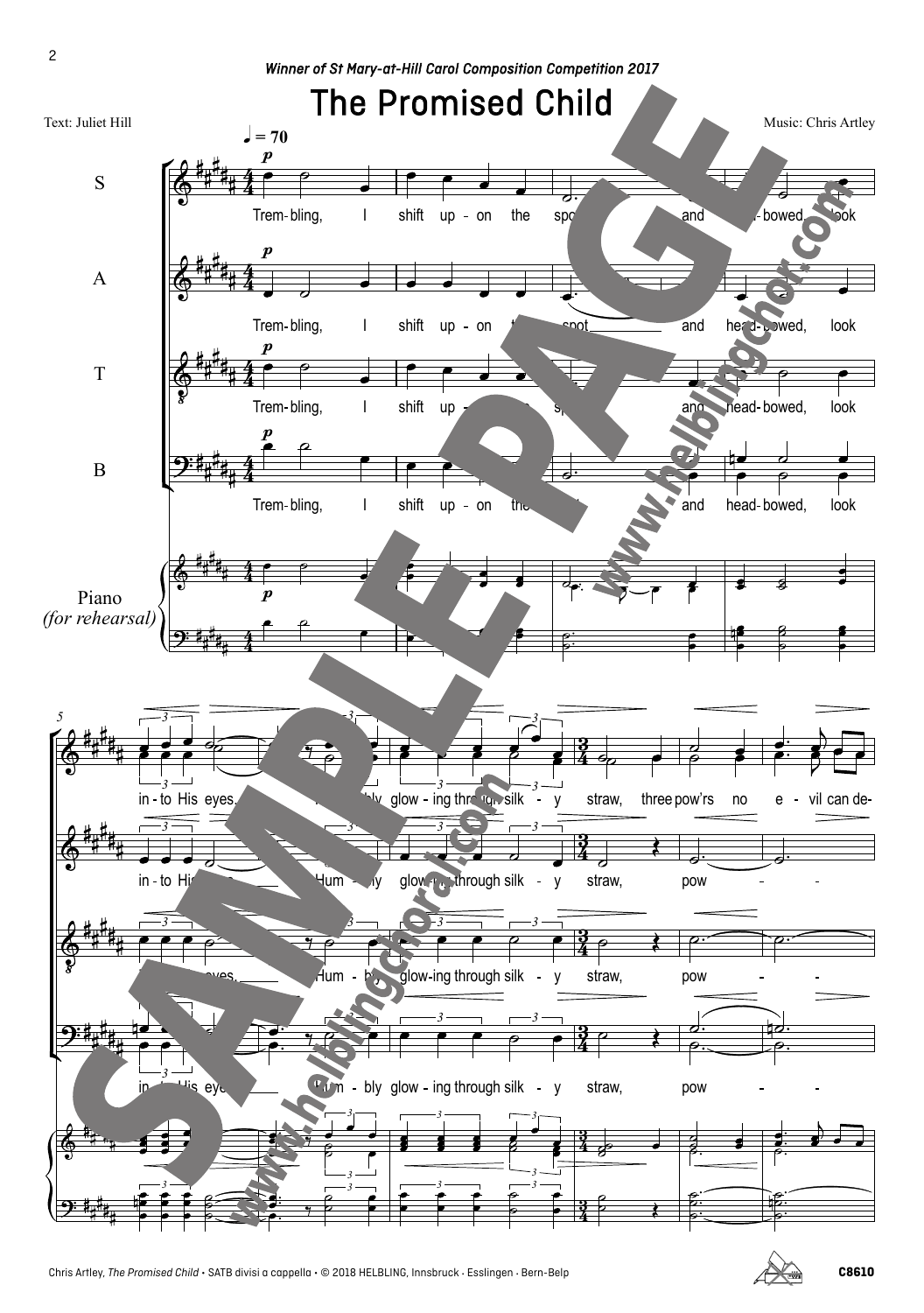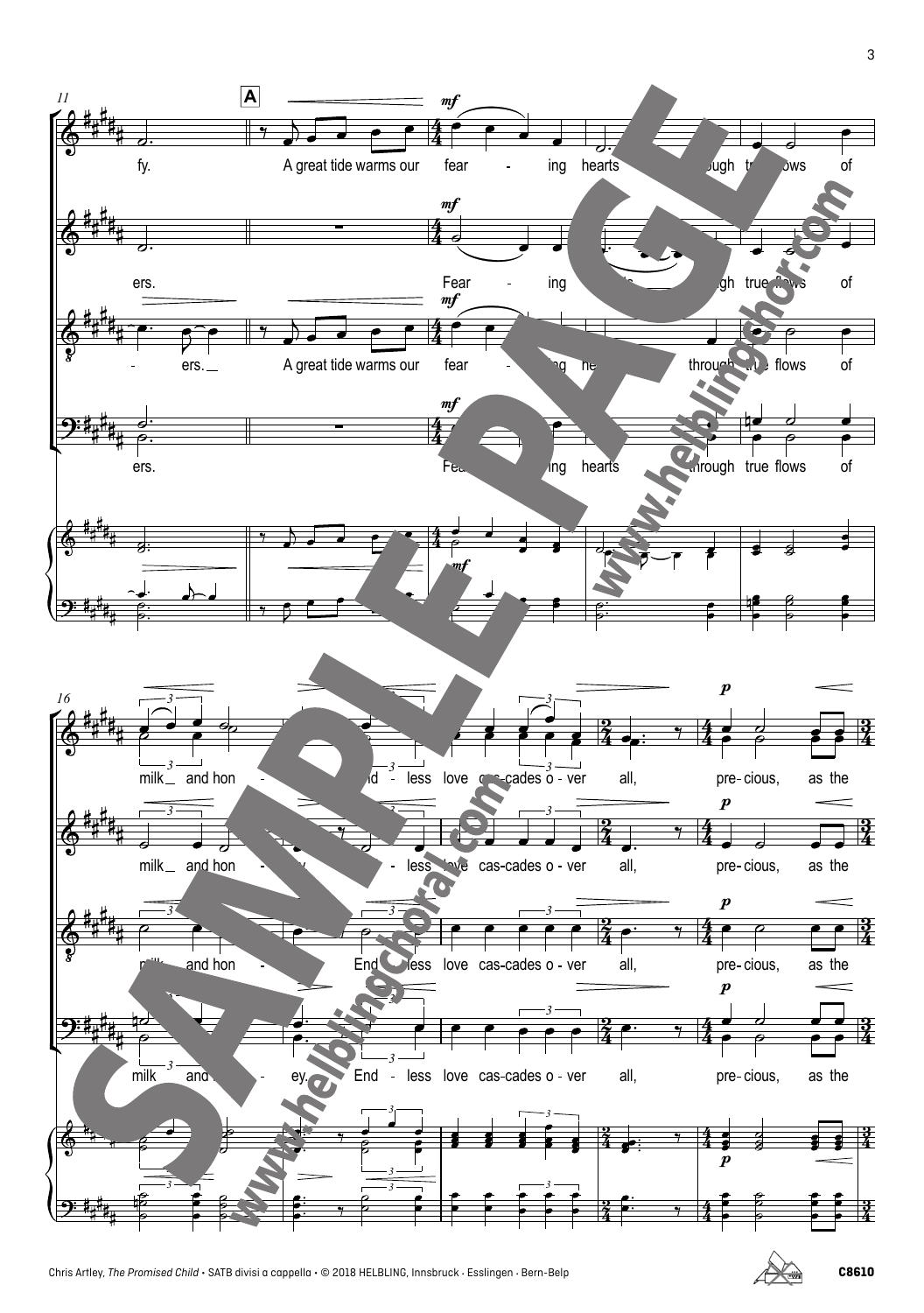

<u>.</u> 



4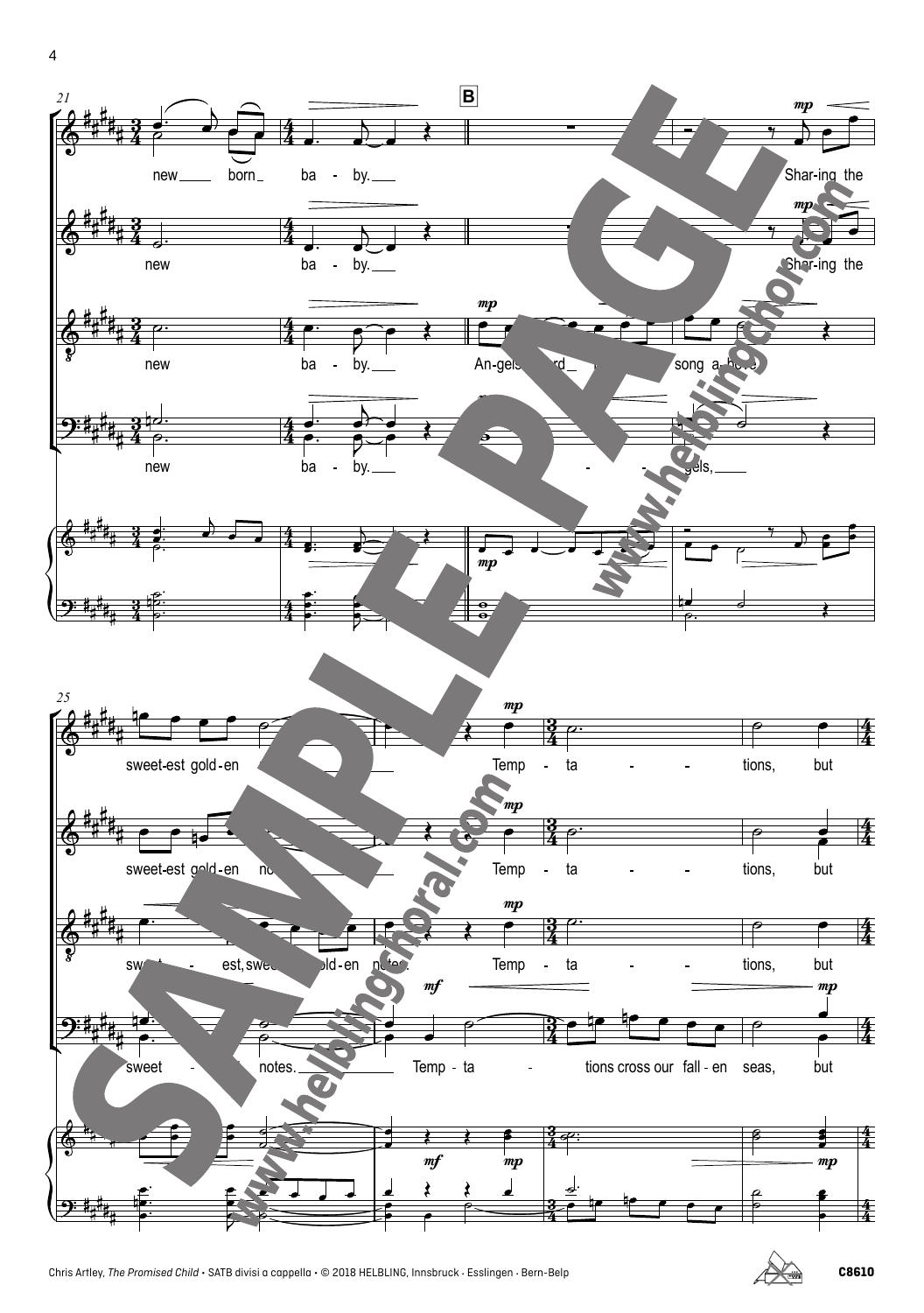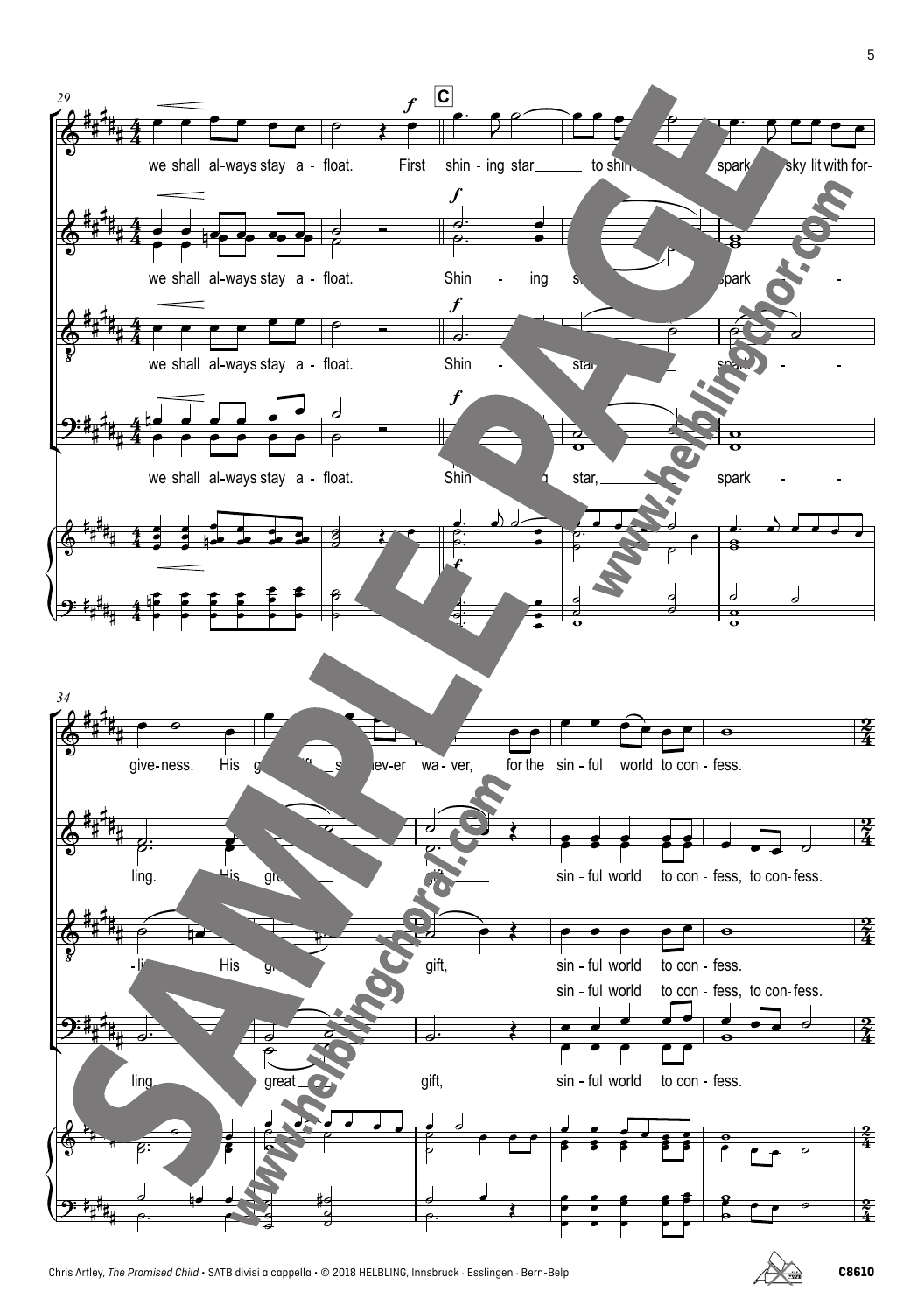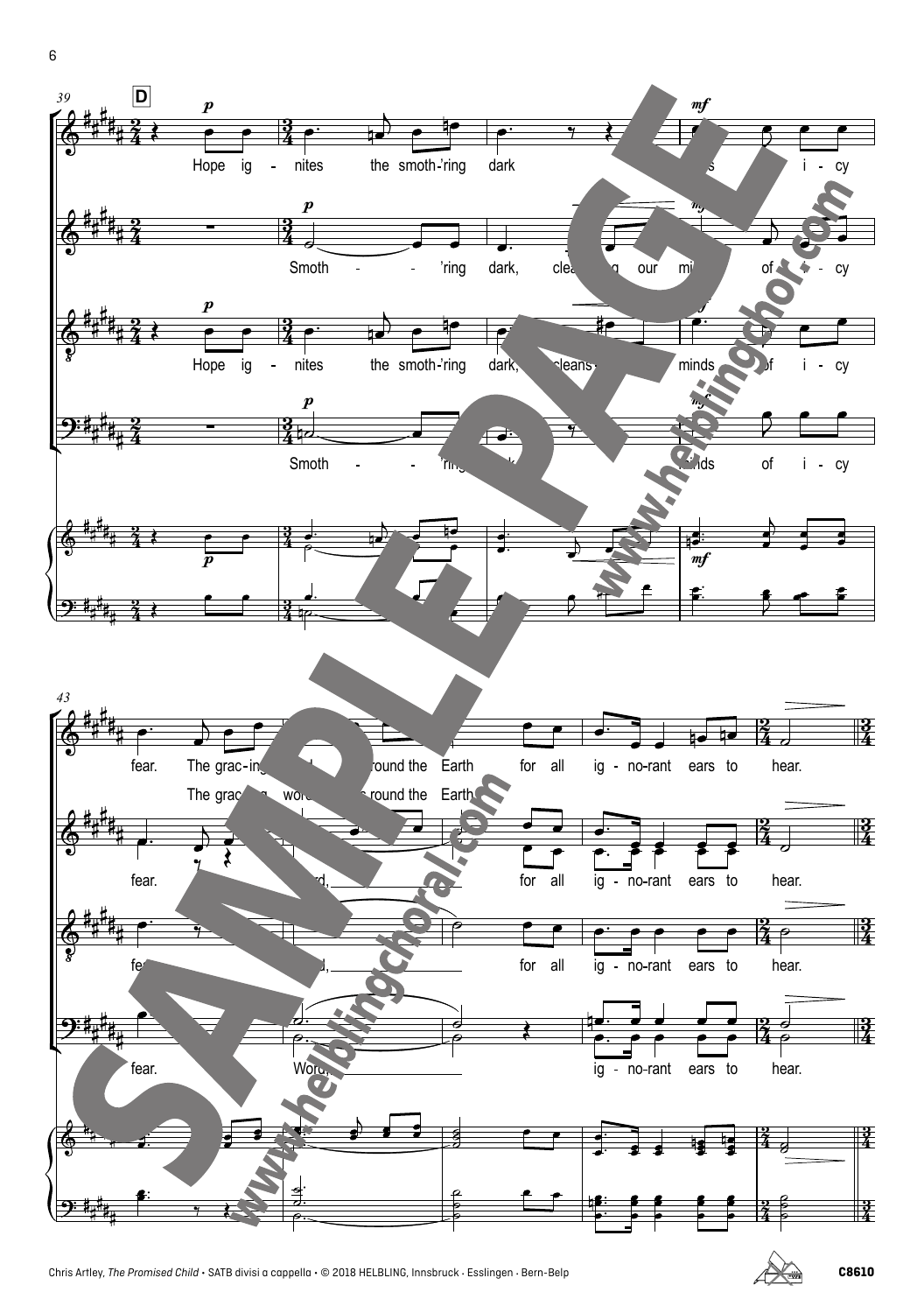